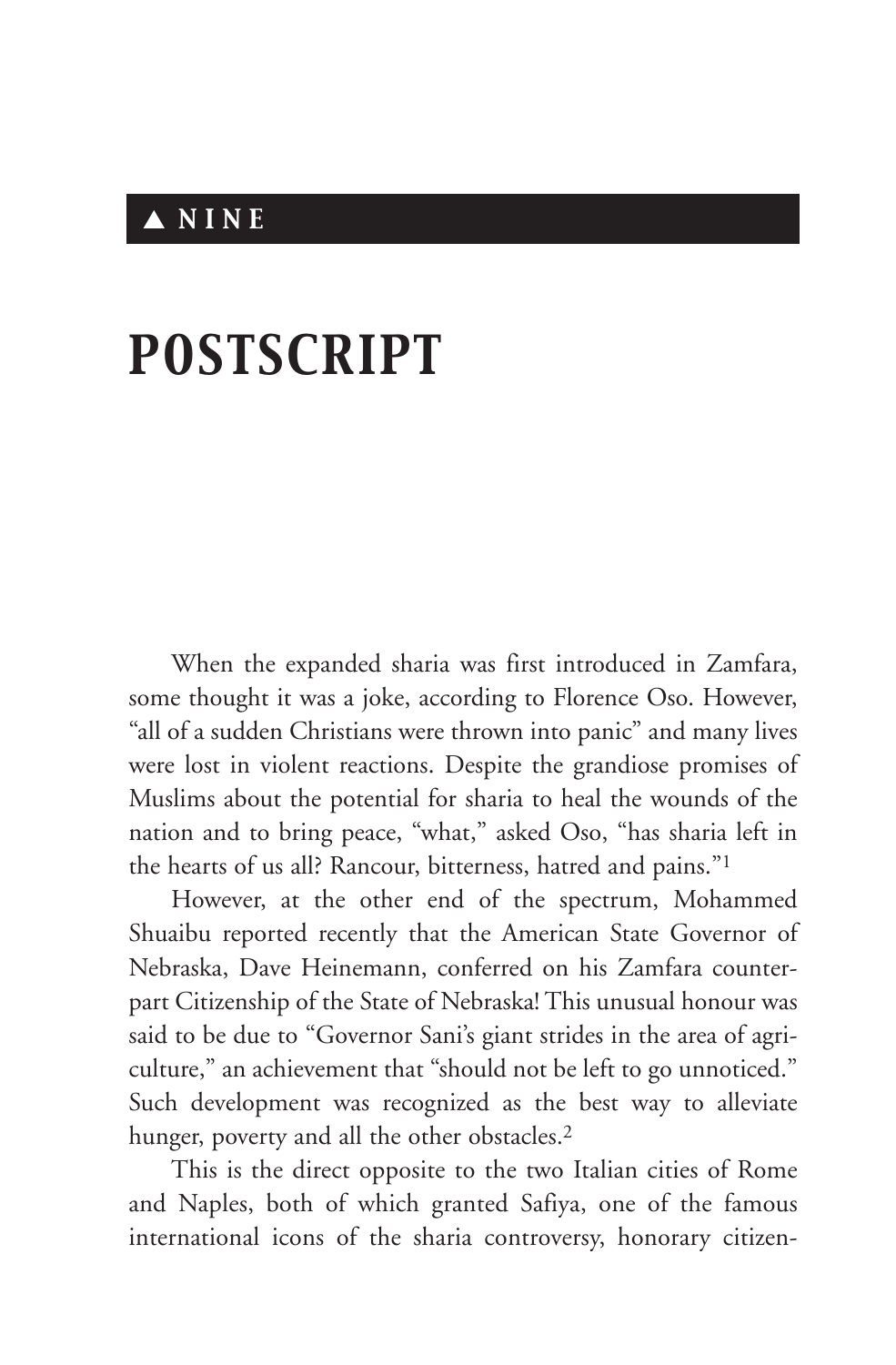ship!3 One party honouring the perpetrator; the others, the victim.

The question now is where all this will lead. Will Muslims continue to push for sharia? Or will people, Muslims especially, get tired of it all? We know the hopes of President Obasanjo. Haruna Dandaura, the "Apostle of Harmony" who surely had his pulse on developments, during one of my visits to him in January 2005, observed that it was already "fizzling out." Muslims as well as Christians had indeed gotten tired of the unfulfilled and, perhaps worse, broken promises.

I dare not make a prediction. Islam runs deep in Nigeria. So does the socio-economic push for the change that so many people expect(ed) from this revival. But I do know one thing: So far it has not yielded its touted results. Volume 6 is a loud testimony from Muslims about its failure so far; this Volume 7, from Christians. There are no signs that sharia has brought peace, justice and toleration in the land. Injustice continues to spread its ugly, painful and deadly tentacles. In fact, many argue that it has caused additional death and destruction. Christians have observed sharia promises only in their breach, while religious intolerance is said to be on the increase.

But I will make one wager: The deep Islamic religious instinct for expansion and control will not disappear. It may go underground and hide, but secret strategizing will continue, accompanied by limitless patience that will not allow it to go dormant. "Peaceful Plateau" is only the most recent example of that. As a Christian missionary, I understand and appreciate that urge. One day, a year or a decade from now, it *will* re-emerge and stake its claims for Allah.

In the meantime, Nigerian Muslims need to do a lot more to make their promises sound true and become visible! The question is whether they have the wherewithal to pull it off. The basic reason for the failure of their utopia is similar to that of Marxism: an